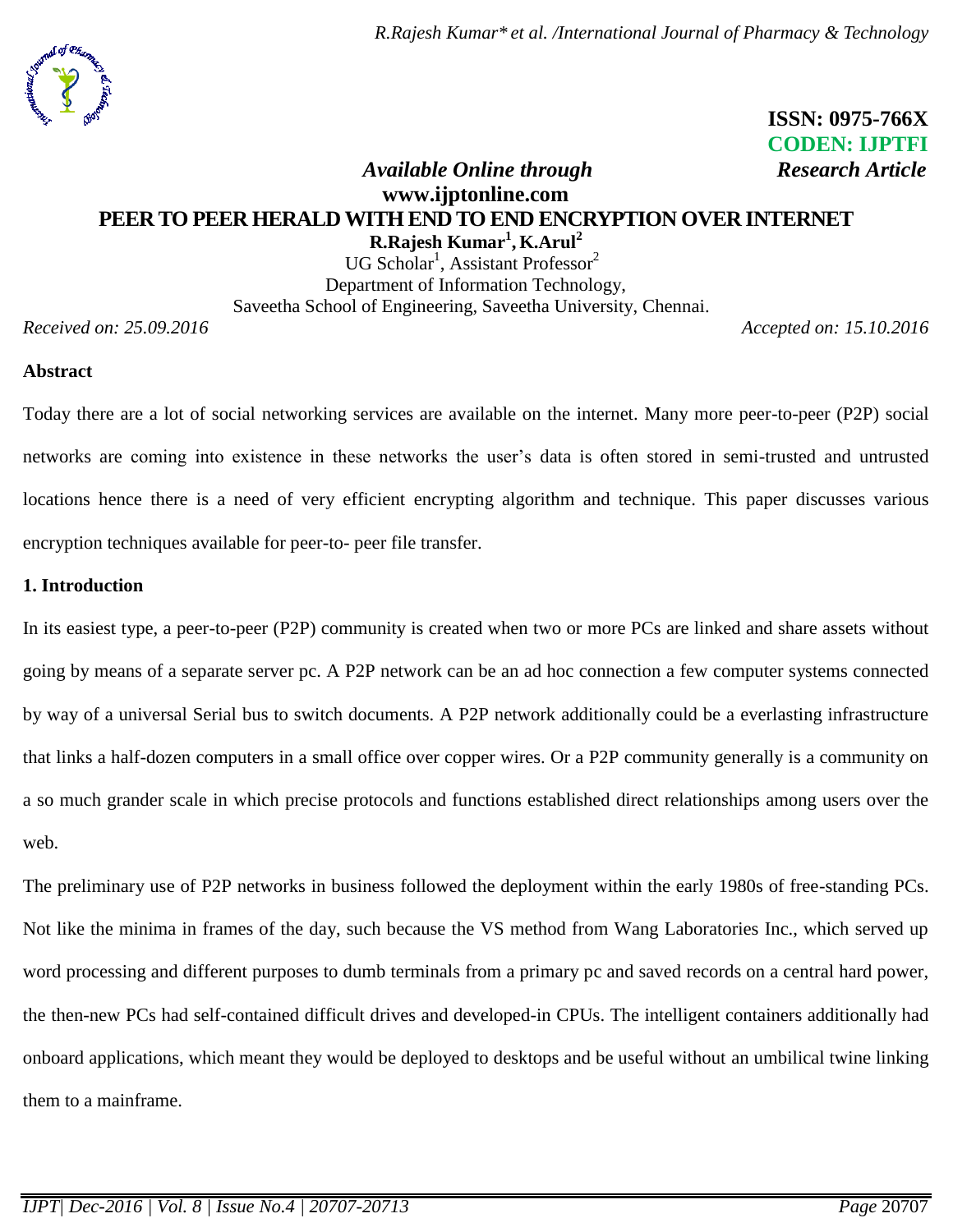#### **2. Literature Survey**

The estimation of the influence of a transmission attempt in a peer-to-peer network characterised through multi-packet capabilities requires a riskless modeling of all of the factors involving the spatial area: the node place, the spatial channel model, and the antenna processing system. The evaluation of the impact of the geometry of the users on the community performance is ordinarily implemented in view that a homogeneous Poisson point system (PPP) to mannequin the spatial distribution of the nodes. The PPP-situated approach enables the derivation of sophisticated theoretical models for inspecting the interference in wi-fi networks, with the rationale to evaluate the error chance for each and every conversation and the associated efficiency metrics. In distinctive, a valuable metric, at first proposed, is the transmission capability, which identifies, for a given outage constraint, the product between the maximum spatial density of the effective transmissions and their spectral efficiency. This metric, which quantifies the discipline spectral effectivity of a network, has been therefore utilized to learn the advantages of successive interference cancellation in wi-fi advert-hoc eventualities the place the users are placed in step with a PPP. The have an effect on of spatial filtering and interference cancellation in a Poisson discipline of interferers for each uniform and non-uniform node densities has been investigated in , where directional antennas and direction of arrivals (DOAs) are modeled introducing a novel statistical selectivity parameter. A Poisson area of interferers is also assumed in and, the place the effects of direction-loss attenuation, fading, shadowing, and modulation scheme are integrated in the evaluation of the channel capability and of the spectral outage likelihood. The definition of transmission capacity has been reformulated in to account for the interference correlation among the many time slots span by means of a packet, with the ultimate rationale of settling on the throughput-delayreliability tradeoffs in single-hop eventualities. The temporal correlation of interference and outage is extra discussed in the place, additionally, a valuable evaluation has been developed to evaluate the mean interference at the starting place and on the boundary of a finite network. A PPP-established model can also be adopted in to correctly compute the error chance in cell networks exploiting multi-antenna systems for spatial multiplexing functions. The accuracy of the PPP in describing the deployment of the base stations in cellular environment has been analyzed in, proving that the PPP can provide risk-free results when used at the side of the deployment gain, a novel metric that quantifies the closeness of an actual factor set to a PPP. Furthermore, real base station locations available from publicly on hand databases were adopted in to realistically validate the accuracy of a PPP-based approach for modeling dense urban environments.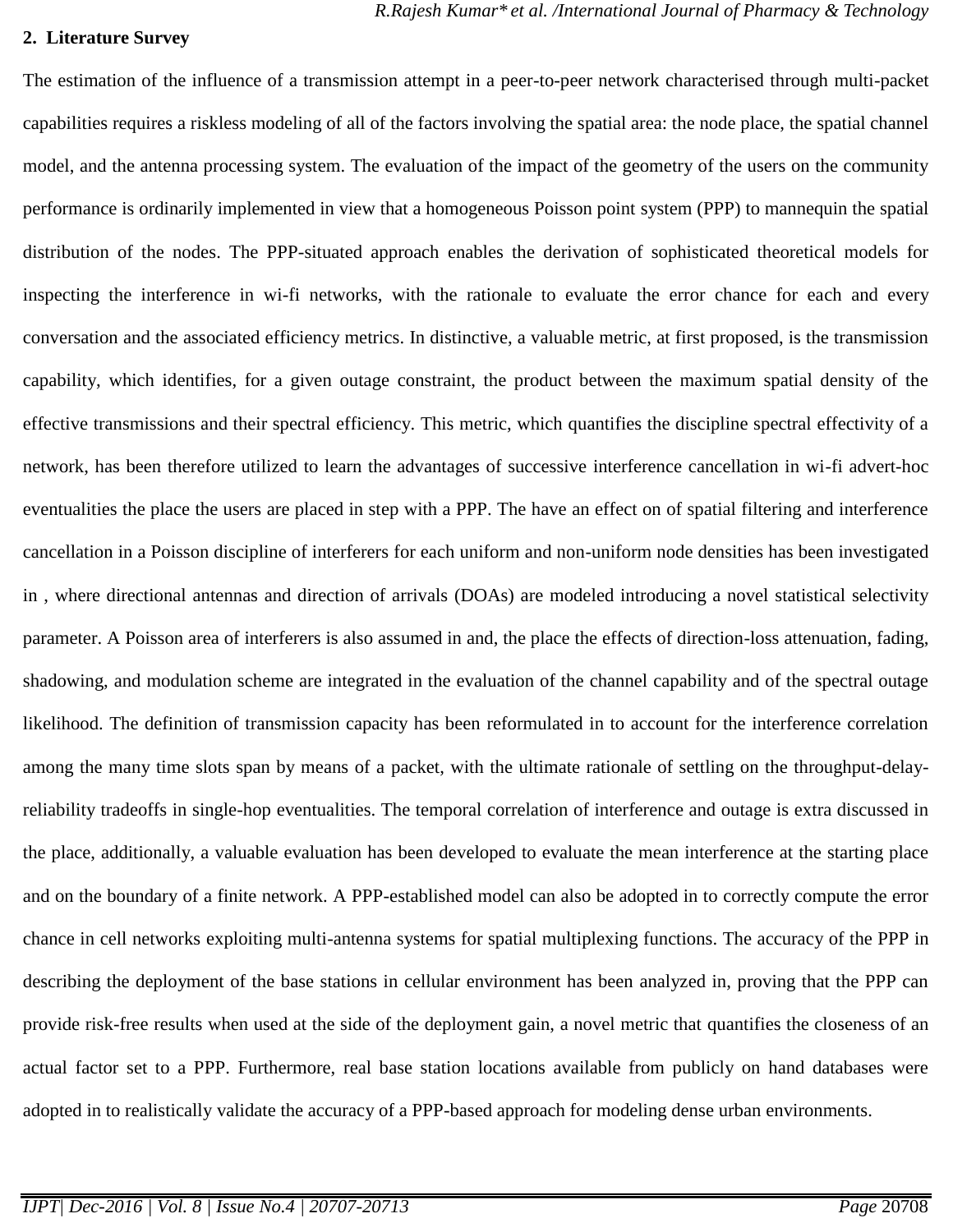PCI DSS Requirement 3 important points technical instructions for safeguarding saved cardholder data and the requirements for encryption. The PCI DSS has probably been the most important boon for encryption because the production of PGP. Section 3 presents the excessive-stage details around encryption. At a minimum, PCI requires the PAN (main account quantity) to be rendered unreadable wherever it is saved, including portable digital media, backup media and logs.For service provider data, if it were all encrypted, then PCI DSS compliance would be so much simpler to accomplish. Notice nevertheless, that even if an entity would encrypt all of its knowledge, it might nonetheless be required to be PCI compliant if concerned in the storing, processing, and/or transmission of cardholder understanding. The PCI specifications protection Council (PCI SSC) has been adamant and clear that the act of encrypting cardholder know-how does now not render these programs and data worried as out-of-scope with admire to PCI compliance. PCI is the main driver for application and database encryption, as any entity that is required to be PCI compliant wishes to maintain encryption to safeguard cardholder information. However even with the giant safety that encryption presents, it's not without its technical and management challenges, some of which include

1. Working process and utility carriers have not made it easy and seamless to put into effect encryption, primarily as a result of a lack of support for legacy systems.

2. Relevant laws/instructions in general conflict or fail to provide mighty and regular steerage.

3. Companies imposing encryption generally lack formal documentation of cryptographic approaches.

4. Corporations imposing encryption most of the time do not need a person or workforce who formally owns and is eventually held in charge for appropriate cryptographic administration.

5. Fees / efficiency influences - Up-entrance and on-going approach maintenance expenditures - Encryption is typically a efficiency hit it to programs and applications - expenses and overhead associated with securely managing cryptographic materials - Required executive stage support for cryptography audit and compliance requirements.

### Encryption challenges

Encryption challenges are regularly take place in databases - encrypting indexed knowledge is certainly one of them as particular within the Oracle Database protection different challenges incorporate:

- Key administration
- Key transmission
- Key storage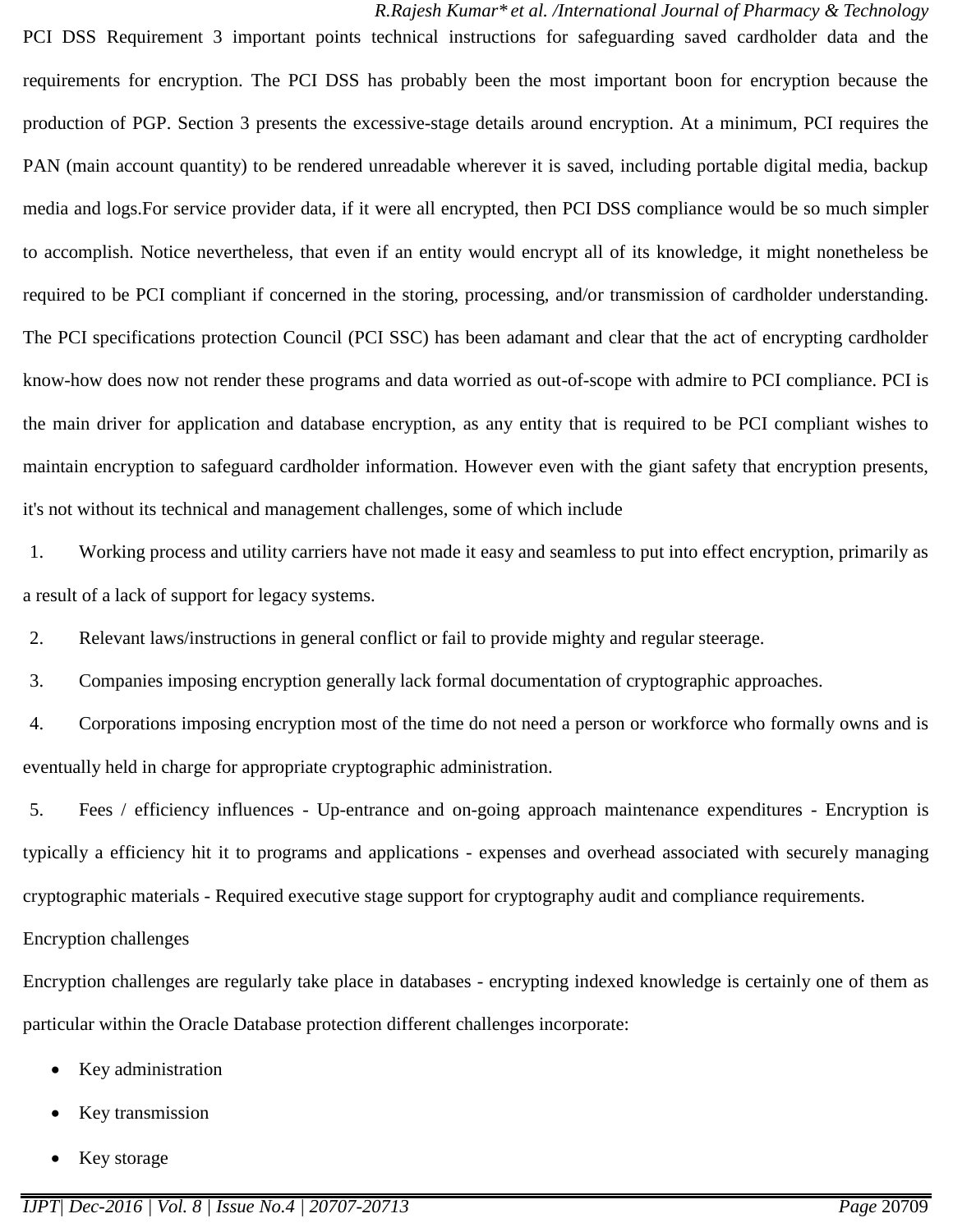Altering encryption keys

#### 3. Methodologies

Encryption primarily based get entry to control is based on authentication throughout the key setup phase, if a decryption secret's given to the person after authentication. the key plays a comparable function to the admission token in systems which includes Kerberos, whilst the encryption association in peer to see fun networks performs the role of the safety subsystem in centralized systems in a way that it takes a user's key and authorizes data access. access tokens have a totally small validity and are clean to be renewed. Person keys have an extended validity and so have excessive chance of being stolen or misplaced. because of the long span for which each person secret's legitimate results in a leaving a large impact whilst the key is changed because of the exceptional-grained get admission to control requirements. To hold this exceedingly exceptional-grained get admission to manage machine each item is one by one encrypted for every institution of recipients, so that the user doesn't have access to statistics aside from the required statistics. For this reason at the time of modifying the user key all of the files which the user has get right of entry to via this secret is re encrypted. this is one of the predominant reasons why a fast and green encryption approach needs to be in vicinity. It is encouraged that each one documents to the person's key presents access to is renovated at the equal time in order that item wishes to be encrypted most effective as soon as, although this is probably a slower manner it's miles crucial to keep the pleasant grained get entry to manipulate device. the velocity on of encryption/decryption relies upon on the velocity of the cipher and also on the scalability of the scheme.

#### 3.1. Encryption

Every other issue in encryption is the distance it requires now and again the encrypted facts might be large than the records to be encrypted that is occasionally triggered because of the range of recipients, such encryptions are not appropriate for peer to peer networks as storage is essential in peer to peer networks functionality Encryption schemes fluctuate on the premise in their properties some examples of a few encryption schemes are symmetric and asymmetric encryption schemes. These scheme can be utilized by peer to peer networks to use different functions to be had in every of those schemes a peer to look community have to have a encryption system that need to be capable of encrypt gadgets for any quantity of topics in a completely green and cost powerful way. But this is not supported via all encryption and decryption methods privacy The go with the flow of manage inside the traditional networks is controlled from a single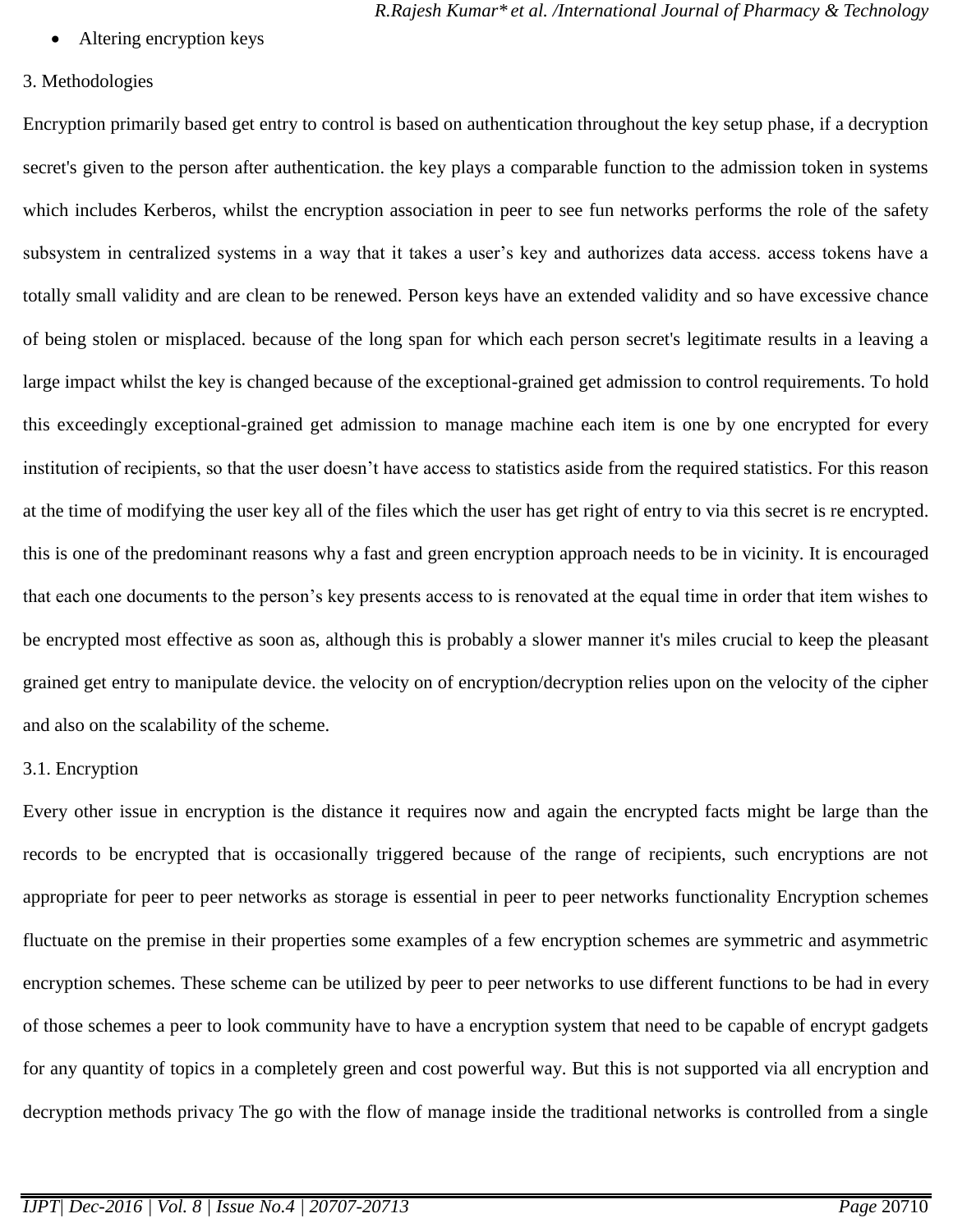#### *R.Rajesh Kumar\* et al. /International Journal of Pharmacy & Technology*

point such a safety machine is very tough to be carried out in a peer to look community as there are numerous untrusted garage area.

3.2. Encryption strategies and advancements

It is important in one of these community to defend statistics approximately which topics have get entry to too requirements for an amazing encryption and decryption method In brief for a encryption to be the best it have to satisfy positive criteria like green addition and removal of users from a set; efficient user key revocation; green encryption and decryption; capability to encrypt for conjunction and disjunction of agencies; potential to encrypt for a group that one isn't always a member of; potential to now not monitor access systems inside the header. present encryption strategies absolutely homomorphic encryption is a type of encryption invented via IBM. This uses a mathematical object known as best lattice. data encryption general or DES is a symmetric key method of information encryption. In DES the sender and receiver use the same key to encrypt and decrypt the information. This method was advanced by using IBM in Nineteen Seventies.



Advanced Encryption general is the successor to DES after it became cracked by a brute force attack. As the scale of the important thing in DES become very small, the scale of the secret is without delay related to the strength of the encryption. develop encryption general came into life in 1997 that is additionally a symmetric key encryption however it used a three block cipher and wasn't susceptible to any brute force assaults.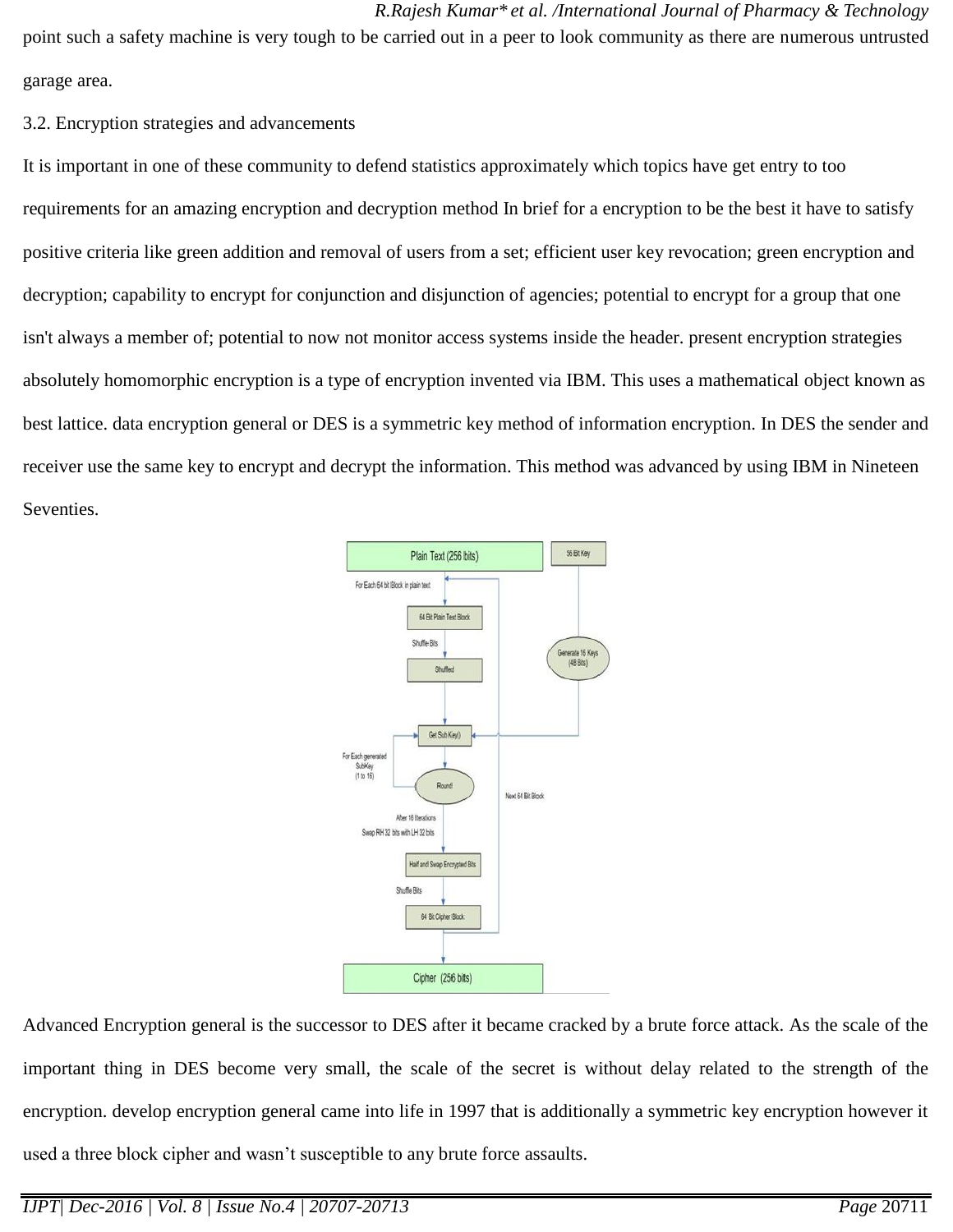

#### 3.3. Anonymous p2p

Anonymous p2p a number of the networks typically referred to as "anonymous P2P" are clearly nameless, within the feel that network nodes carry no identifiers. Others are certainly pseudonymous: instead of being recognized through their IP addresses, nodes are recognized through pseudonyms which includes cryptographic keys. There are numerous motives to use anonymous P2P era; maximum of them are general to all kinds of online anonymity. P2P users who choice anonymity usually achieve this as they do not desire to be identified as a writer (sender), or reader (receiver), of data.

### Peer-to-Peer



#### 3.4. Commonplace reasons encompass

1) Censorship at the local, organizational, or countrywide stage.

2) Personal privacy preferences along with preventing tracking or statistics mining sports.

3) The fabric or its distribution is considered unlawful or incriminating by way of feasible eavesdroppers.

4) Materials is felony however socially deplored, embarrassing or tricky inside the person's social global conclusion the recognition of peer to peer networks has created many safety dangers for each individuals and for businesses.

The contemporary fashion inside the development of peer to see networks is making it extra relaxed by applying concepts of encryption and presenting anonymity to the users and hence protective them from threats like identity and